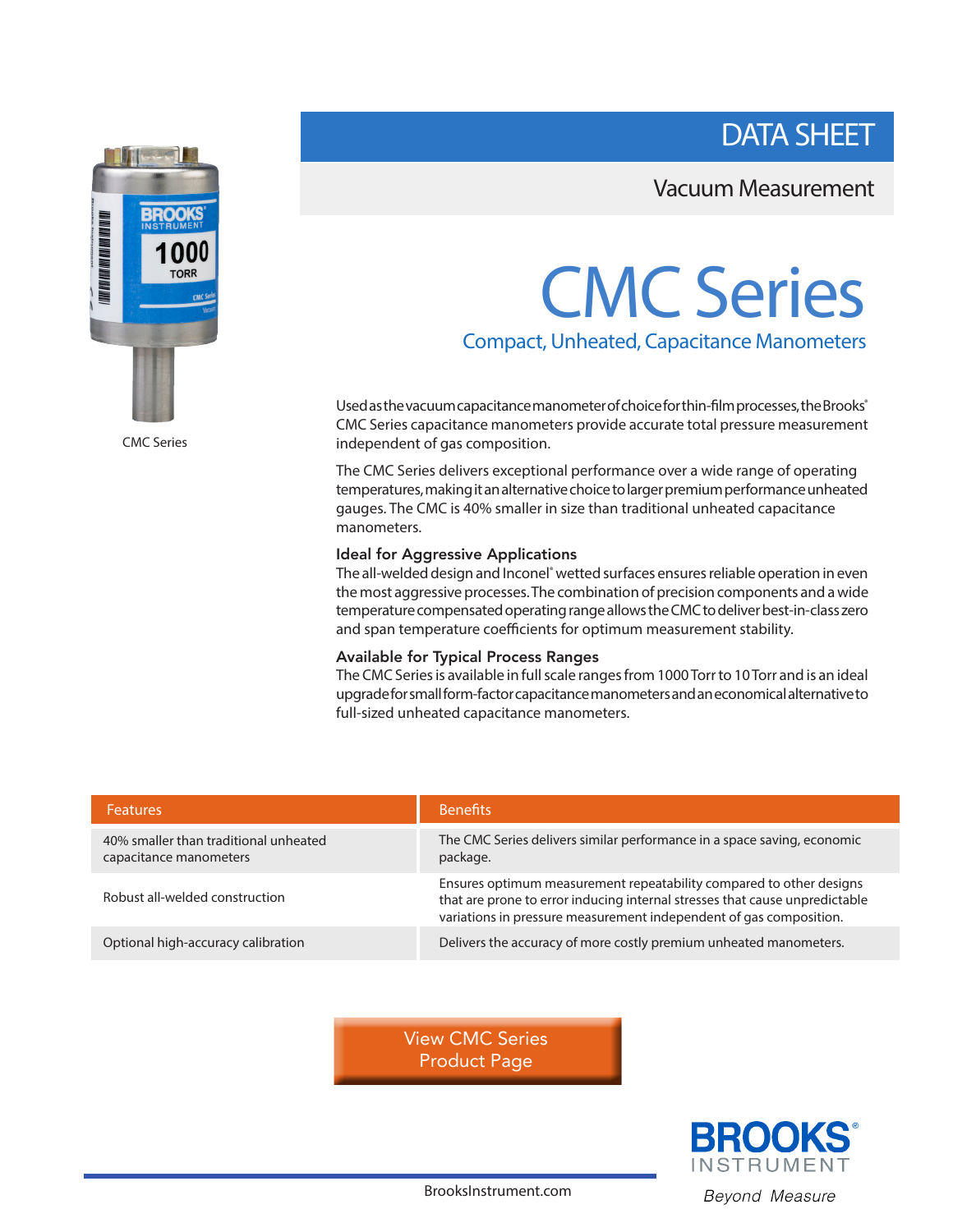## Product Specifications

| <b>PERFORMANCE</b>                   |                                                                 |  |  |  |
|--------------------------------------|-----------------------------------------------------------------|--|--|--|
| <b>Full Scale Ranges</b>             | 10, 20 50, 100, 200 and 1000 Torr                               |  |  |  |
| Accuracy <sup>1</sup>                | Type A = 0.25% of reading; Type B = 0.5% of reading             |  |  |  |
| Resolution <sup>2</sup>              | Infinite, limited by output noise (≤0.0006% F.S.)               |  |  |  |
| Temp. Effect on Zero                 | 0.005% F.S. / °C                                                |  |  |  |
| Temp. Effect on Span                 | 0.027% F.S. / °C                                                |  |  |  |
| <b>Response Time</b>                 | 20 msec                                                         |  |  |  |
| <b>Operating Temperature</b>         | 0 to $80^{\circ}$ C                                             |  |  |  |
| Compensated Temperature              | 0 to 50°C                                                       |  |  |  |
| <b>MECHANICAL</b>                    |                                                                 |  |  |  |
| Exposed Materials <sup>2</sup>       | Inconel <sup>®</sup>                                            |  |  |  |
| <b>Over-Pressure Limit</b>           | 45 psia                                                         |  |  |  |
| Weight                               | 0.3 lbs. (137 grams)                                            |  |  |  |
| <b>ELECTRICAL</b>                    |                                                                 |  |  |  |
| <b>Input Power</b>                   | $+12$ to 30 Vdc                                                 |  |  |  |
| <b>Output Signal</b>                 | 0-10 Vdc (<10K $\Omega$ load)                                   |  |  |  |
| Power Consumption                    | $<$ 200 mW                                                      |  |  |  |
| <b>Electrical Connectors</b>         | 5-pin terminal strip<br>9-pin D sub<br>15-pin D sub on 6" cable |  |  |  |
| <b>CERTIFICATIONS</b>                |                                                                 |  |  |  |
| <b>Electromagnetic Compatibility</b> | Fully CE certified to EMC Directive 89/336/EEC                  |  |  |  |
| <b>RoHs</b>                          | Compliant                                                       |  |  |  |

Notes:

1. RSS-Including hysterisis, linearity and non-repeatability.

2. Wetted material is for 1/2" tube stub option, other flanges and fitting will add stainless steel.

Dimensional Drawing – CMC Series

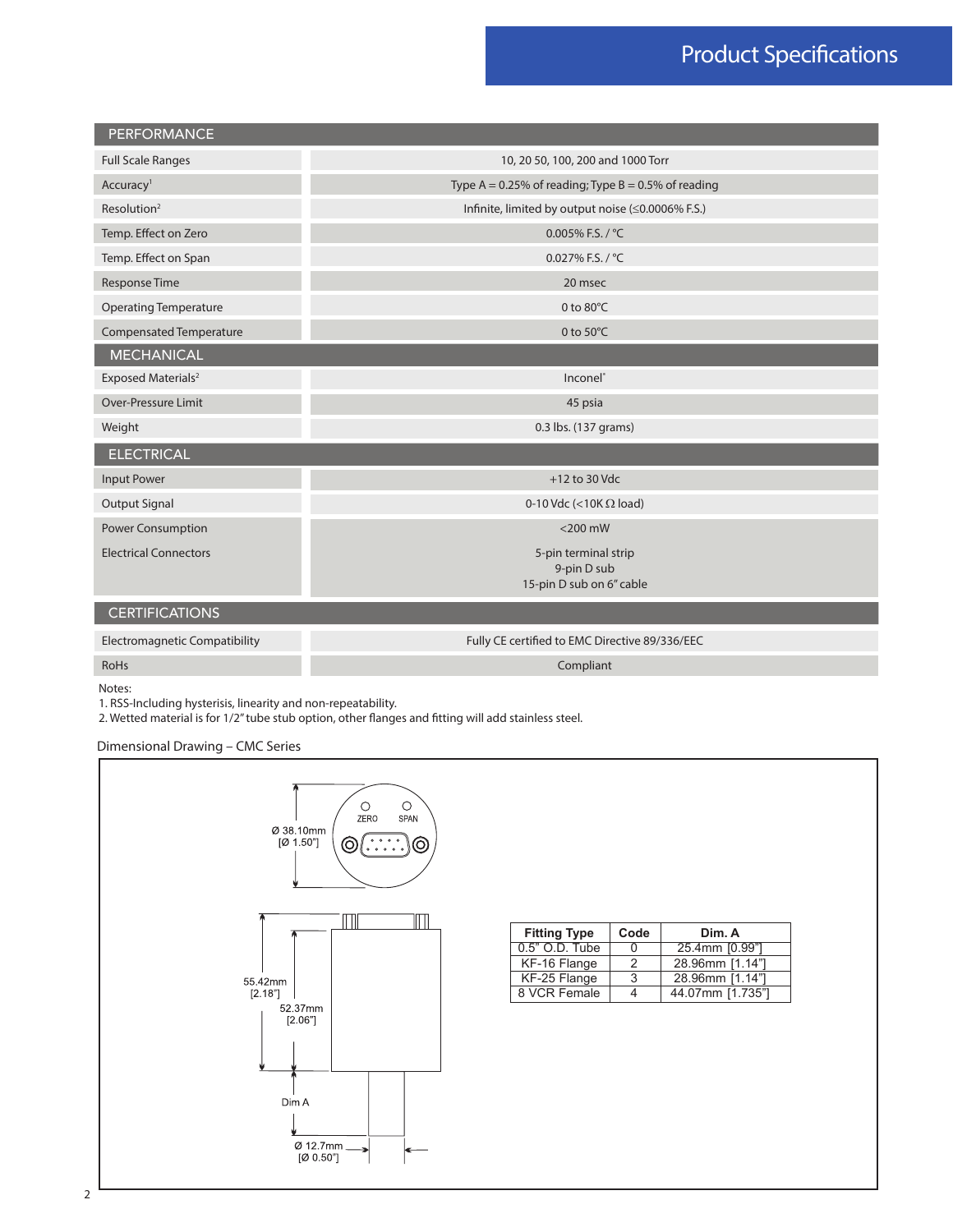## Model Code

|      | <b>Code Description</b>     |                                    | <b>Code Option Option Description</b> |  |  |  |  |
|------|-----------------------------|------------------------------------|---------------------------------------|--|--|--|--|
| Ι.   | <b>Base Model Number</b>    | <b>CMCA</b>                        | <b>Compact Capacitance Manometer</b>  |  |  |  |  |
| II.  | <b>Full Scale Range</b>     | T <sub>11</sub>                    | 10 Torr                               |  |  |  |  |
|      |                             | T <sub>12</sub>                    | 20 Torr                               |  |  |  |  |
|      |                             | T15                                | 50 Torr                               |  |  |  |  |
|      |                             | T21                                | 100 Torr                              |  |  |  |  |
|      |                             | T <sub>22</sub>                    | 200 Torr                              |  |  |  |  |
|      |                             | T31                                | 1000 Torr                             |  |  |  |  |
|      |                             | C11                                | 10 mbar*                              |  |  |  |  |
|      | C12                         | 20 mbar                            |                                       |  |  |  |  |
|      |                             | C <sub>21</sub>                    | 100 mbar                              |  |  |  |  |
|      |                             | C <sub>31</sub>                    | 1000 mbar                             |  |  |  |  |
|      | P11                         | 1.333 kPa                          |                                       |  |  |  |  |
|      |                             | P21                                | 13.33 kPa                             |  |  |  |  |
|      |                             | P31                                | 133.3 kPa                             |  |  |  |  |
| III. | <b>Electrical Connector</b> | $\mathbf{1}$                       | 9-pin sub D, 0-10 Vdc                 |  |  |  |  |
|      |                             | 2                                  | 5-pin terminal strip, 0-10 Vdc        |  |  |  |  |
|      | $\overline{3}$              | 15-pin sub D, 0-10 Vdc on 6" cable |                                       |  |  |  |  |
| IV.  | Fitting                     | 0                                  | 1/2" tube stub                        |  |  |  |  |
|      |                             | $\mathbf{1}$                       | <b>KF10</b>                           |  |  |  |  |
|      |                             | $\overline{2}$                     | <b>KF16</b>                           |  |  |  |  |
|      |                             | 3                                  | <b>KF25</b>                           |  |  |  |  |
|      |                             | 4                                  | 8VCR <sup>®</sup> F                   |  |  |  |  |
|      |                             | Q                                  | 1/4" tube stub                        |  |  |  |  |
|      |                             | R                                  | 4VCR <sup>®</sup> F                   |  |  |  |  |
| V.   | Accuracy                    | Α                                  | $\pm$ 0.25% of reading accuracy       |  |  |  |  |
|      |                             | B                                  | $\pm$ 0.5% of reading accuracy        |  |  |  |  |
| VI.  | Compliance                  | $\mathsf R$                        | RoHs Compliant                        |  |  |  |  |

\* Available with "B" Code (.5% of reading) only.

#### **Sample Standard Model Code**

|             |     | Ш | IV | $\cdot$ | VI |
|-------------|-----|---|----|---------|----|
| <b>CMCA</b> | -11 |   | ω  | A       |    |